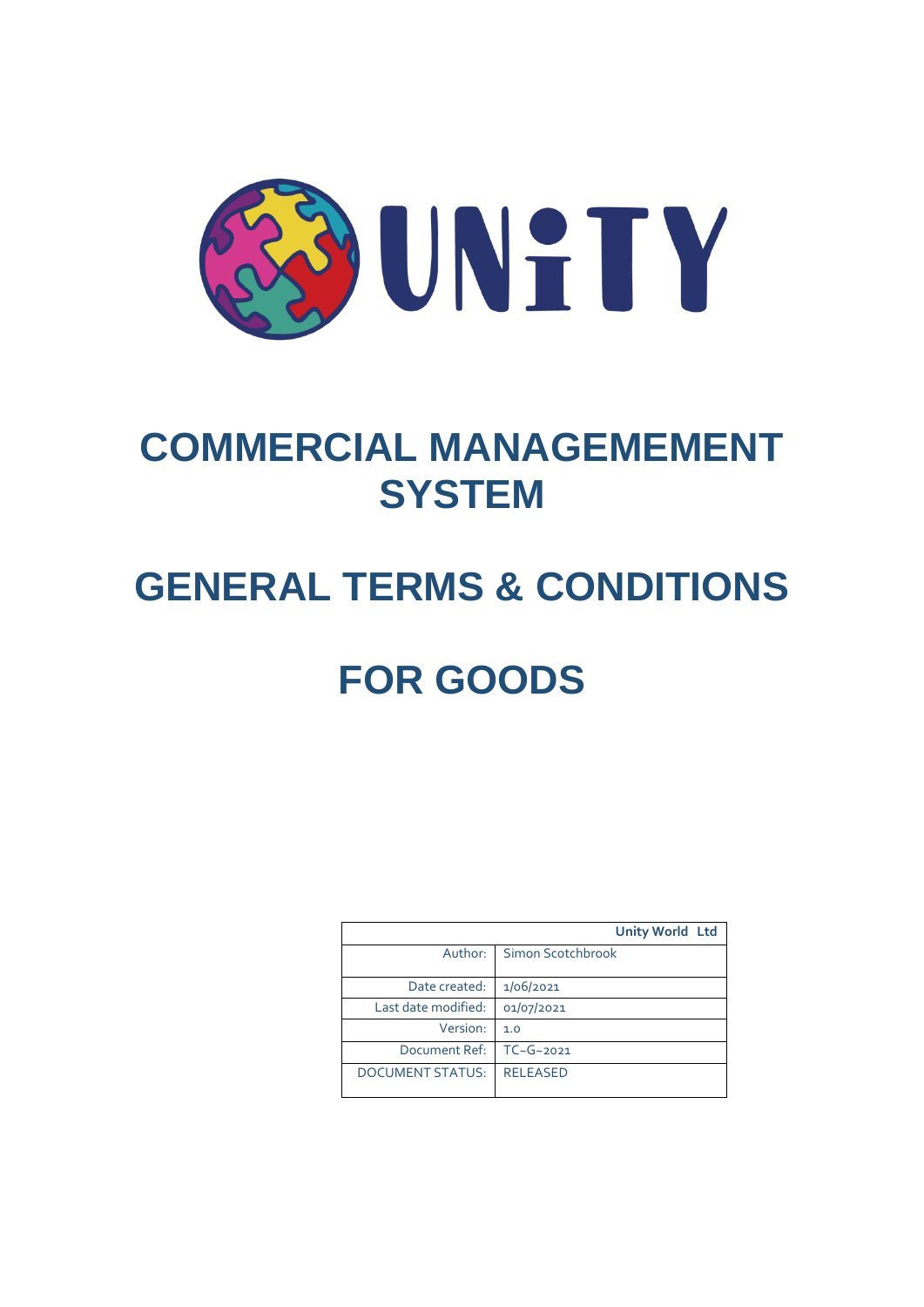## **1 Definitions and interpretation**

1.1 In these Conditions the following definitions apply:

| <b>Applicable Law</b>           | means all applicable laws, legislation, statutory<br>instruments, regulations and governmental<br>guidance having binding force whether local or<br>national;                                                                                                                                                                                                                                                                                                                                                                                              |
|---------------------------------|------------------------------------------------------------------------------------------------------------------------------------------------------------------------------------------------------------------------------------------------------------------------------------------------------------------------------------------------------------------------------------------------------------------------------------------------------------------------------------------------------------------------------------------------------------|
| <b>Bribery Laws</b>             | means the Bribery Act 2010 and all Applicable<br>Laws in connection with bribery or anti-<br>corruption;                                                                                                                                                                                                                                                                                                                                                                                                                                                   |
| <b>Business Day</b>             | means a day other than a Saturday, Sunday or bank<br>or public holiday when banks generally are open<br>for non-automated business in England;                                                                                                                                                                                                                                                                                                                                                                                                             |
| <b>Conditions</b>               | means the Supplier's terms and conditions of sale<br>set out in this document;                                                                                                                                                                                                                                                                                                                                                                                                                                                                             |
| <b>Confidential Information</b> | means any commercial, financial or technical<br>information, information relating<br>to<br>the<br>Services, know-how or trade secrets which is<br>obviously confidential in nature or has been<br>identified as confidential;                                                                                                                                                                                                                                                                                                                              |
| Contract                        | means the agreement between the Supplier and the<br>Customer for the sale and purchase of the Goods<br>that comes into effect in accordance with the<br>provisions of Clause 2 and includes the Order<br>and these Conditions and incorporates any one<br>or more of the following:<br>1. Documentation;<br>Specification; and<br>2.<br>any other schedules, attachments, annexures,<br>3.<br>statements of work, method statements,<br>specifications<br>technical<br>and<br>personnel<br>descriptions either referred to in or attached to<br>the Order; |
| <b>Customer</b>                 | means the named party in the Contract which has<br>agreed to purchase the Goods from the Supplier<br>and whose details are set out in the Order;                                                                                                                                                                                                                                                                                                                                                                                                           |
| <b>Documentation</b>            | means any descriptions, instructions, manuals,<br>literature, technical details or other related<br>materials supplied in connection with the<br>Goods;                                                                                                                                                                                                                                                                                                                                                                                                    |
| <b>Force Majeure</b>            | means an event or sequence of events beyond a<br>party's reasonable control (after exercise of                                                                                                                                                                                                                                                                                                                                                                                                                                                             |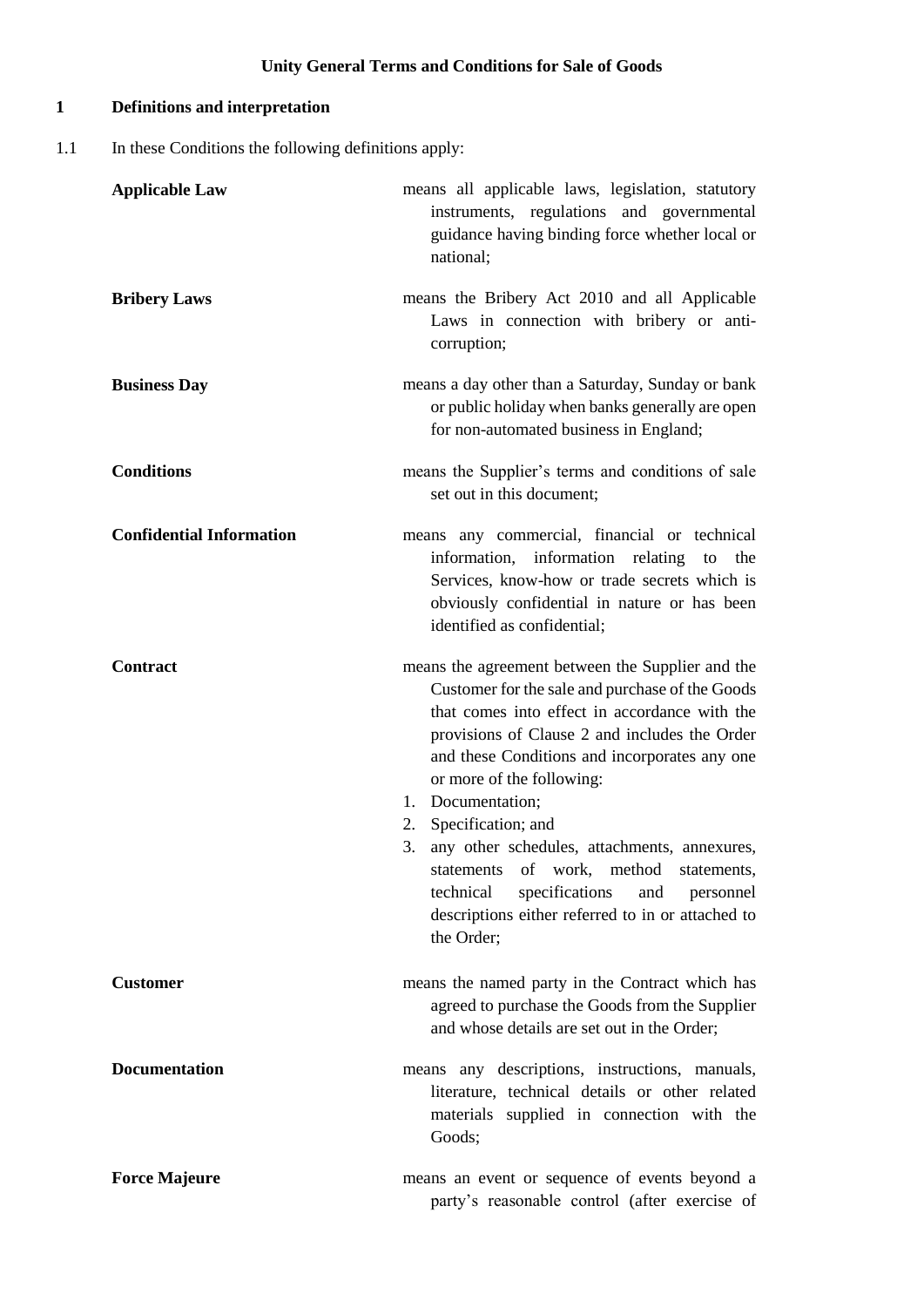reasonable care to put in place robust back-up and disaster recovery arrangements)**]** preventing or delaying it from performing its obligations under the Contract including an act of God, fire, flood, pandemic, lightning, earthquake or other natural disaster, war, riot or civil unrest, interruption or failure of supplies of power, fuel, water, transport, equipment or telecommunications service, or material required for performance of the Contract, strike, lockout or boycott or other industrial action including those involving the Supplier's or its suppliers' workforce, but excluding the Customer's inability to pay or circumstances resulting in the Customer's inability to pay;

**Goods** means the goods and related accessories, spare parts and Documentation and other physical material set out in the Order or understood by the parties to be included in the Goods and to be supplied by the Supplier to the Customer in accordance with the Contract:

## Group means a company and each of its Subsidiaries and **Group Company** means any of them;

**Intellectual Property Rights** means copyright, patents, know-how, trade secrets, trade marks, trade names, design rights, rights in get-up, rights in software, rights in goodwill, rights in Confidential Information, rights to invention, rights to sue for passing off, domain names and all other intellectual property rights and similar rights and, in each case:

- (a) whether registered or not
- (b) including any applications to protect or register such rights
- (c) including all renewals and extensions of such rights or applications
- (d) whether vested, contingent or future
- (e) to which the relevant party is or may be entitled, and
- (f) in whichever part of the world existing; **IPR Claim** has the meaning given in clause 14.1
- **Location** means the address or addresses for delivery of the Goods as set out in the Order or such other address or addresses as notified by the Supplier to the Customer at least five Business Days prior to shipping of the Goods;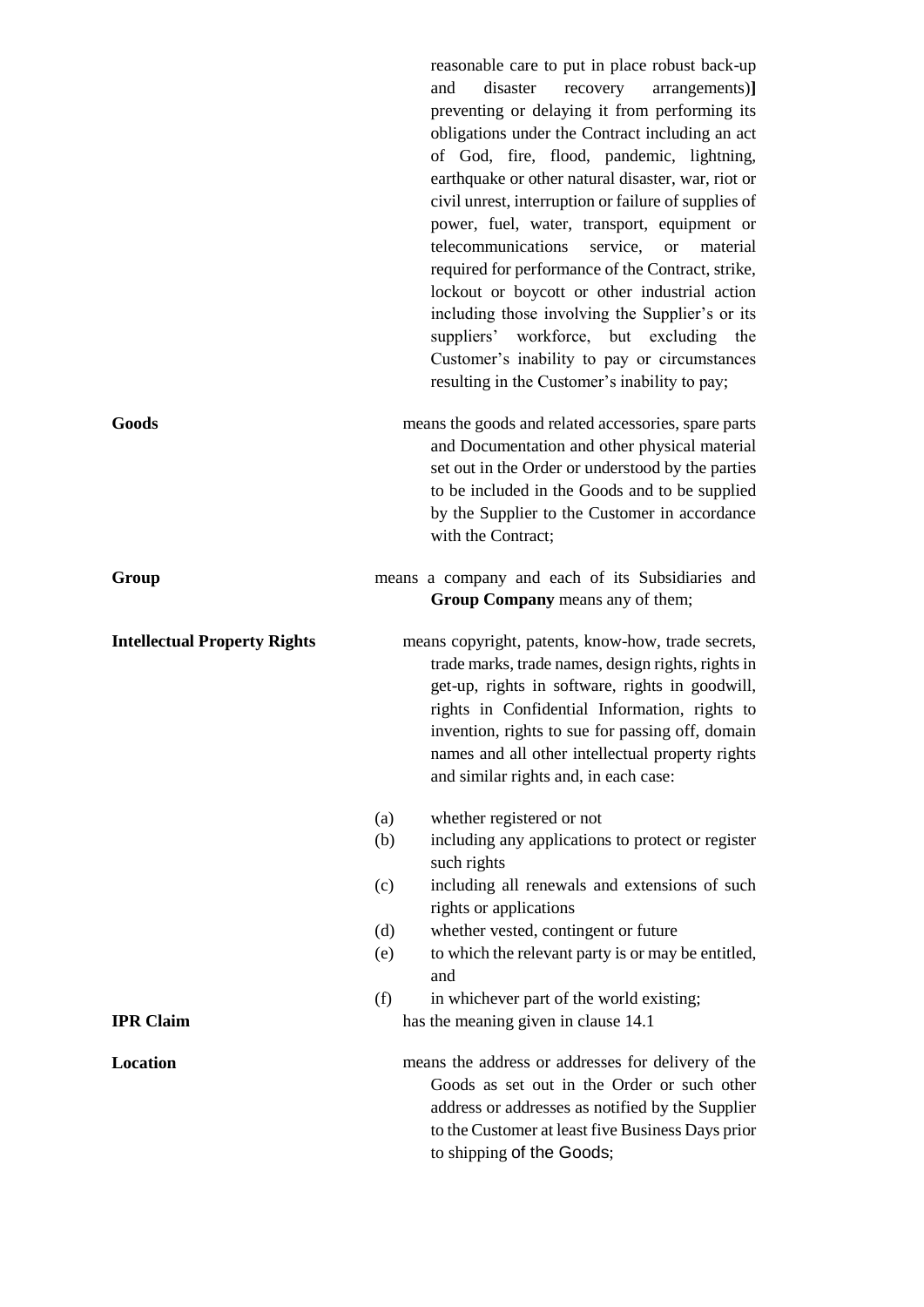| <b>Modern Slavery Policy</b>     | means the Supplier's anti-slavery and human<br>trafficking policy in force and notified to the<br>Customer from time to time and available to the<br>Customer<br>at<br>www.unity.world/modernslaverypolicy                                                                                    |  |
|----------------------------------|-----------------------------------------------------------------------------------------------------------------------------------------------------------------------------------------------------------------------------------------------------------------------------------------------|--|
| <b>MSA Offence</b>               | has the meaning given in clause 11.2.1;                                                                                                                                                                                                                                                       |  |
| Order                            | means an order for the Goods from the Supplier<br>placed by the Customer;                                                                                                                                                                                                                     |  |
| <b>Price</b>                     | has the meaning given in clause 3.1;                                                                                                                                                                                                                                                          |  |
| Quotation                        | means a quotation in writing for Goods provided by<br>the Supplier to the Customer;                                                                                                                                                                                                           |  |
| <b>Specification</b>             | means the description or Documentation provided<br>for the Goods and their packaging set out or<br>referred to in the Contract;                                                                                                                                                               |  |
| <b>Subsidiary</b>                | means a subsidiary as defined by section 1159<br>Companies Act 2006;                                                                                                                                                                                                                          |  |
| <b>Supplier</b>                  | means Unity Tech Shop Ltd, registered under<br>number 10289770, whose registered office is at<br>Brunel House, Brunel Road, Middlesbrough,<br>England, TS6 6JA] (Unity Tech Shop) or<br>Unity World acting as agent for and on behalf<br>of a named Unity World Group Company in an<br>Order; |  |
| <b>Unity World or UWG</b>        | means Unity World Ltd a company registered under<br>number 10503317 whose registered office is at<br>Brunel House, Brunel Road, Middlesbrough,<br>England, TS6 6JA;                                                                                                                           |  |
| <b>Unity World Group Company</b> | means any of the companies listed in Schedule [A];                                                                                                                                                                                                                                            |  |
| <b>UWG Website</b>               | means the website of any Unity World Group<br>Company from time to time;                                                                                                                                                                                                                      |  |
| VAT                              | means value added tax under the Value Added<br>Taxes Act 1994 or any other similar sale or<br>fiscal tax applying to the sale of the Goods; and                                                                                                                                               |  |
| <b>Warranty Period</b>           | has the meaning given in clause 9.1.                                                                                                                                                                                                                                                          |  |

- 1.2 In these Conditions, unless the context requires otherwise:
	- 1.2.1 a reference to the Contract includes these Conditions, the Order, and their respective schedules, appendices and annexes (if any);
	- 1.2.2 any clause, schedule or other headings in these Conditions is included for convenience only and shall have no effect on the interpretation of the Conditions;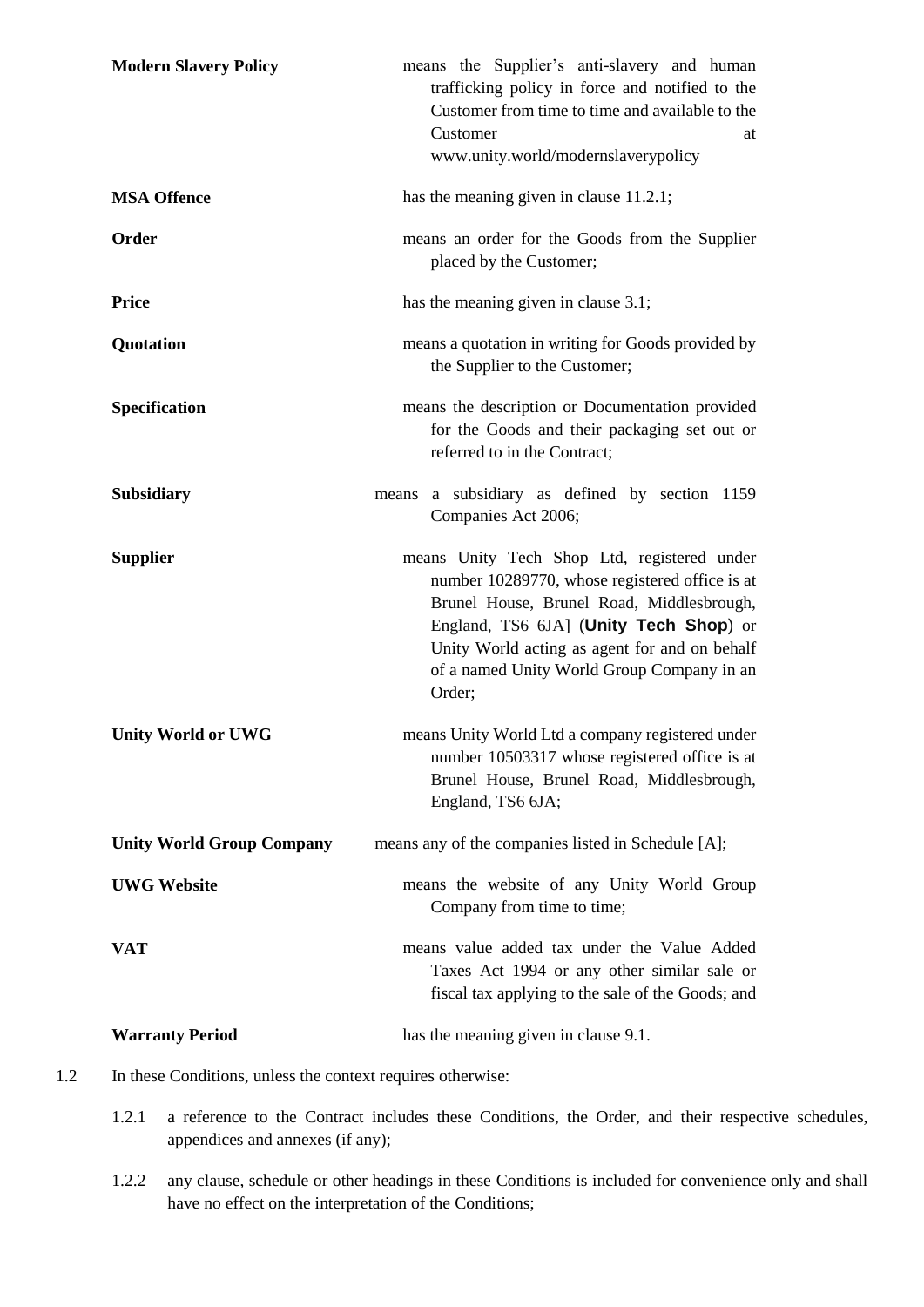- 1.2.3 a reference to a 'party' includes that party's personal representatives, successors and permitted assigns;
- 1.2.4 a reference to a 'person' includes a natural person, corporate or unincorporated body (in each case whether or not having separate legal personality) and that person's personal representatives, successors and permitted assigns;
- 1.2.5 a reference to a 'company' includes any company, corporation or other body corporate, wherever and however incorporated or established;
- 1.2.6 a reference to a gender includes each other gender;
- 1.2.7 words in the singular include the plural and vice versa;
- 1.2.8 any words that follow 'include', 'includes', 'including', 'in particular' or any similar words and expressions shall be construed as illustrative only and shall not limit the sense of any word, phrase, term, definition or description preceding those words;
- 1.2.9 a reference to 'writing' or 'written' includes any method of reproducing words in a legible and nontransitory form;
- 1.2.10 a reference to legislation is a reference to that legislation as amended, extended, re-enacted or consolidated from time to time except to the extent that any such amendment, extension or re-enactment would increase or alter the liability of a party under the Contract;
- 1.2.11 a reference to legislation includes all subordinate legislation made from time to time under that legislation; and
- 1.2.12 a reference to any English action, remedy, method of judicial proceeding, court, official, legal document, legal status, legal doctrine, legal concept or thing shall, in respect of any jurisdiction other than England, be deemed to include a reference to that which most nearly approximates to the English equivalent in that jurisdiction.

#### **2 Application of these Conditions**

- 2.1 These Conditions apply to and form part of the Contract between the Supplier and the Customer. They supersede any previously issued terms and conditions of purchase or supply.
- 2.2 No terms or conditions endorsed on, delivered with, or contained in the Customer's purchase conditions, order, confirmation of order, specification or other document shall form part of the Contract except to the extent that the Supplier otherwise agrees in writing.
- 2.3 No variation of these Conditions or to an Order or to the Contract shall be binding unless expressly agreed in writing and executed by a duly authorised signatory on behalf of each of the Supplier and the Customer respectively.
- 2.4 Each Order by the Customer to the Supplier shall be an offer to purchase the Goods subject to the Contract including these Conditions.
- 2.5 If the Supplier is unable to accept an Order, it shall notify the Customer in writing as soon as reasonably practicable.
- 2.6 The offer constituted by an Order shall remain in effect and capable of being accepted by the Supplier for the number of Business Days or up until the date that is specified in the Order, after which time it shall automatically lapse and be withdrawn.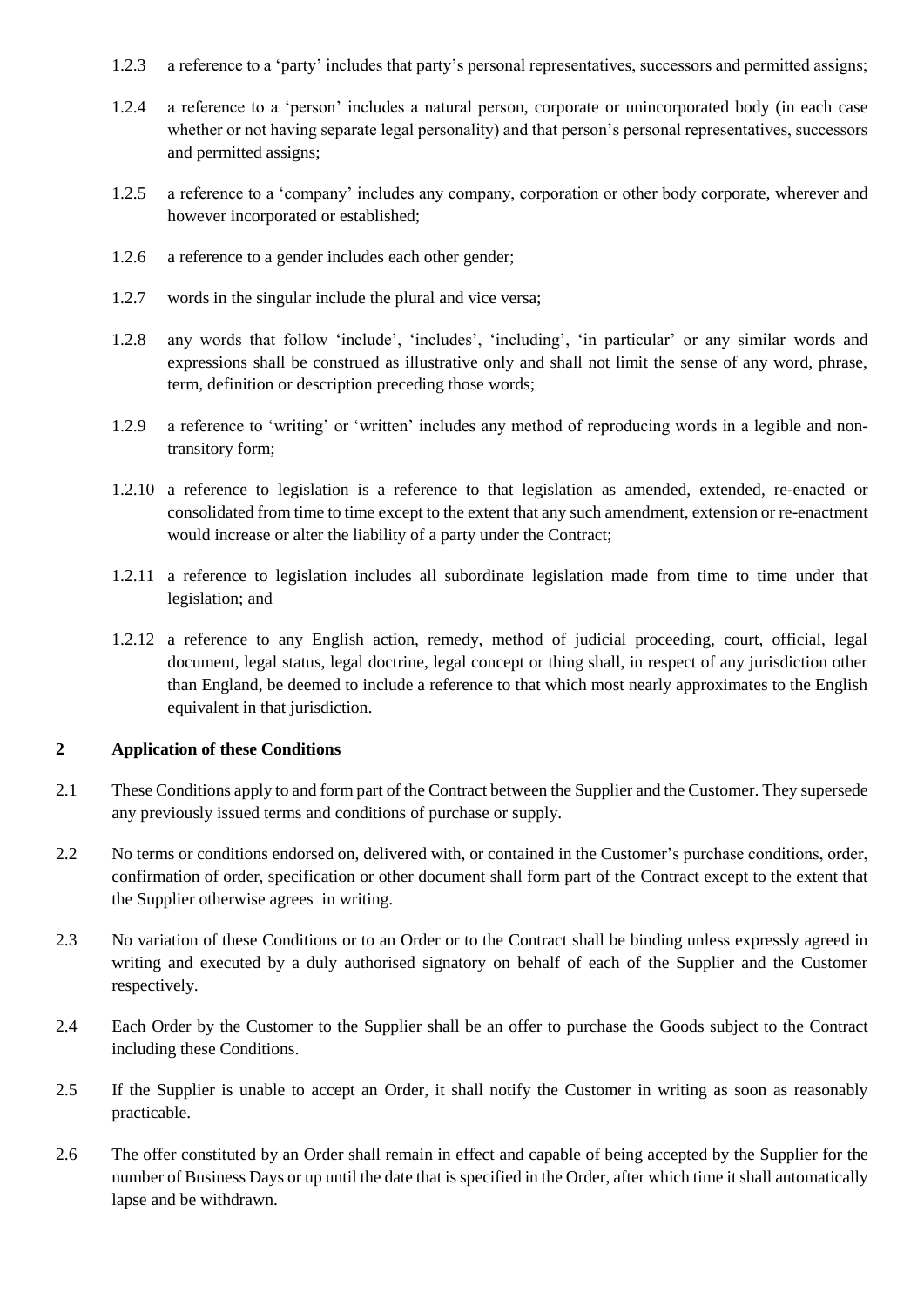- 2.7 The Supplier may accept or reject an Order at its discretion. An Order shall not be accepted, and no binding obligation to supply any Goods shall arise, until the earlier of:
	- 2.7.1 the Supplier's written acceptance of the Order; or
	- 2.7.2 the Supplier dispatching the Goods or notifying the Customer that they are available for collection (as the case may be).
- 2.8 Rejection by the Supplier of an Order, including any communication that may accompany such rejection, shall not constitute a counter-offer capable of acceptance by the Customer.
- 2.9 A Quotation shall:
	- 2.9.1 remain valid for the period stated or if no period is stated it shall remain valid for thirty days when its validity shall expire unless extended in writing by the Supplier;
	- 2.9.2 be applicable only to the party named in it:
	- 2.9.3 not be contractually binding on the Supplier which shall be free to vary any details in it for any reason;
	- 2.9.4 not have to contain all of the relevant information and details that are to be included in a Contract;
	- 2.9.5 not constitute any form of representation or warranty as to the quality or performance of any of the Services to be performed by the Supplier; and
	- 2.9.6 only constitute an invitation to treat and shall not be an offer to supply Services and is incapable of being accepted by any party.
- 2.10 Marketing and all other promotional materials of any kind issued by the Supplier including any contained on a UWG Website relating to any of the Goods that may or may not be the subject of a Quotation and/or may be included in a Contract and that are delivered to or otherwise made available by the Supplier are illustrative only and do not form part of the Contract.
- 2.11 If there is an actual or potential conflict between the provisions of any document, the order of priority is, unless stated otherwise:
	- 2.11.1 Specification;
	- 2.11.2 These Conditions;
	- 2.11.3 Order;
	- 2.11.4 Quotation;
	- 2.11.5 Any other document.
- 2.12 Unity World may enter into a Contract with a Customer as agent for and on behalf of the Supplier.
- 2.13 If Unity World does enter into a Contract as agent for Unity Tech Shop, the Customer will have no contractual or other legal rights or remedies directly against Unity World itself and will instead be contractually bound on the terms of the Contract to Unity Tech Shop as if Unity Tech Shop had entered into it directly with the Customer.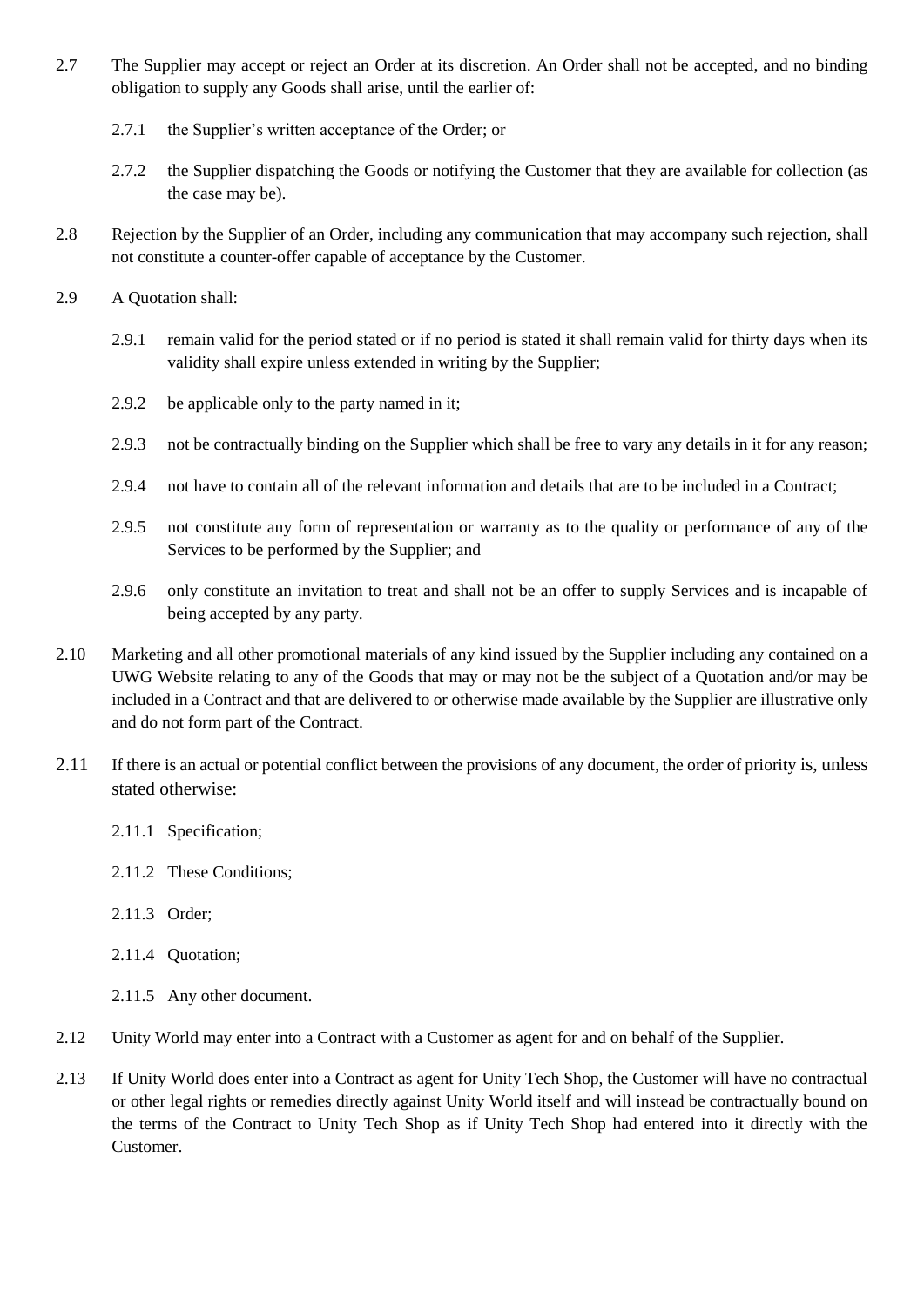- 2.14 Unity World confirms that it has all necessary authority from Unity tech Shop to enter into a Contract for the sale of Goods on its behalf.
- 2.15 The Customer warrants and agrees that as at the Contract Date it is duly and legally constituted and established, that it is not subject to or threatened by any foreclosure, bankruptcy, administration or striking off process of any kind, and is duly authorised to carry on its trade, business or profession and has all necessary powers, rights and authority to enter into a Contract with the Supplier and to perform its obligations under a Contract having entered into it and that it further understands that by entering a Contract it is a business to business transaction to which consumer protection legislation does not apply.
- 2.16 Where more than one member of the Customer's Group enters into a Contract they do so jointly and severally and the Supplier may enforce any of its rights under the Contract against any one or more of such members of the Customer's Group.
- 2.17 If any time during the Term the Customer wishes to obtain any further goods from the Supplier it may only do so if an additional Order is placed with and accepted by the Supplier in accordance with these Conditions.

## **3 Price**

- 3.1 The price for the Goods shall be as set out in the Order or, where no such provision is set out, shall be calculated in accordance with the Supplier's scale of charges in force from time to time.
- 3.2 Unless otherwise stated in the Order, all Prices are exclusive of:
	- 3.2.1 Packaging, delivery, insurance, shipping carriage, and all other related charges or taxes or describe relevant elements of the goods which are not included in the standard price; which shall be charged in addition at the Supplier's standard rates, and
	- 3.2.2 VAT (or equivalent sales tax).
- 3.3 The Customer shall pay any applicable VAT to the Supplier on receipt of a valid VAT invoice.
- 3.4 The Supplier may increase the Prices at any time by giving the Customer not less than fourteen Business Days' notice in writing.
- 3.5 Notwithstanding clause 3.4, the Supplier may increase the Prices with immediate effect by written notice to the Customer where there is an increase in the direct cost to the Supplier of supplying the relevant Goods which exceeds 3% and which is due to any factor beyond the control of the Supplier.

#### **4 Payment**

- 4.1 UWG as agent for and on behalf of the relevant Unity World Companies as the Supplier shall invoice the Customer for the Goods, partially or in full, at any time following acceptance of the Order.
- 4.2 The Customer shall, unless otherwise specified in writing, pay all invoices to UWG as agent for and on behalf of the relevant Unity World Companies as the Supplier:
	- 4.2.1 in full without deduction or set-off, in cleared funds on the date set out in the Supplier's invoice; and
	- 4.2.2 to the bank account specified in the Supplier's invoice.
- 4.3 Time of payment is of the essence. Where sums due under these Conditions are not paid in full by the due date: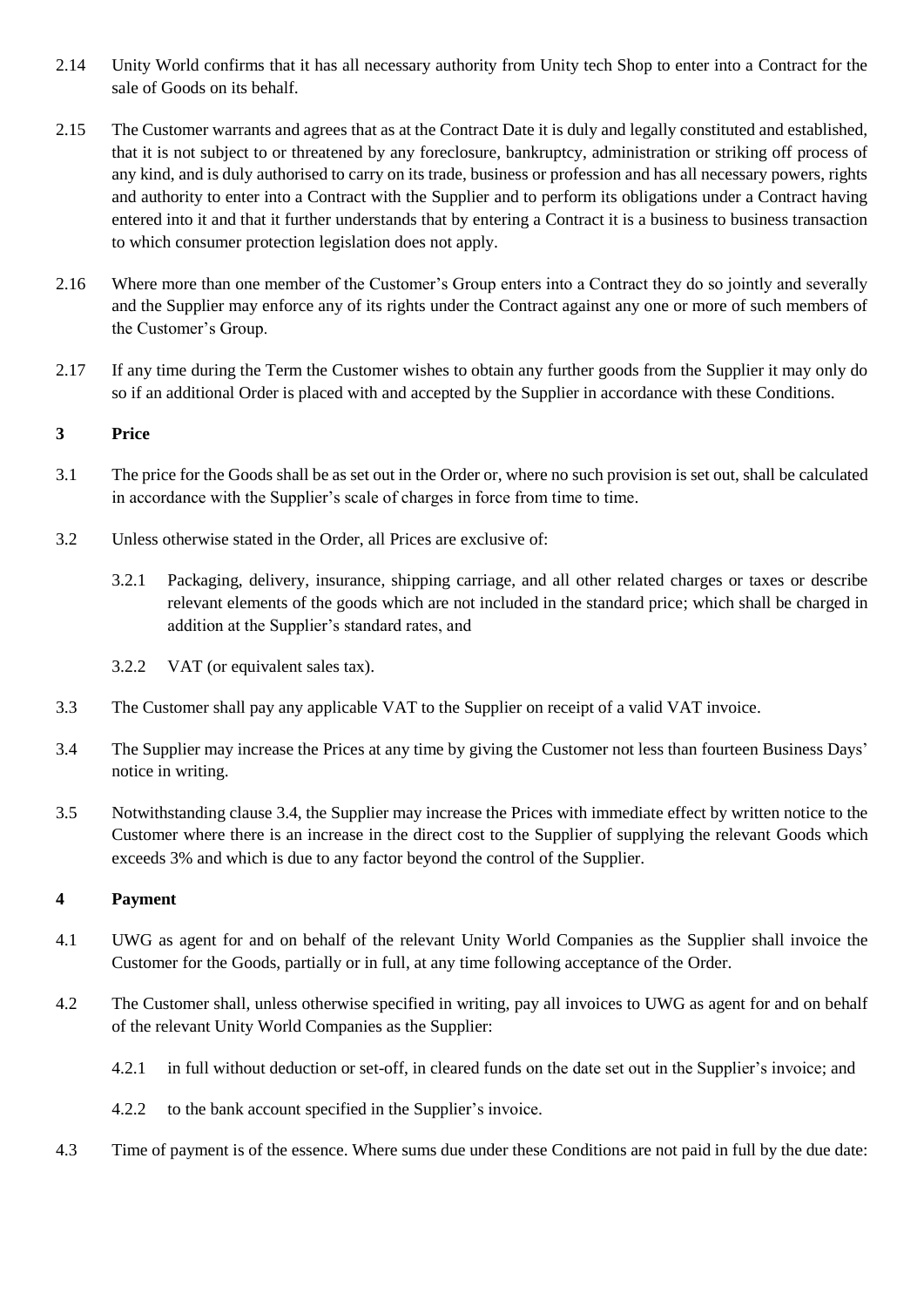- 4.3.1 the Supplier may, without limiting its other rights, charge interest on such sums at 7% a year above the base rate of HSBC plc from time to time in force, and
- 4.3.2 interest shall accrue on a daily basis, and apply from the due date for payment until actual payment in full, whether before or after judgment.

## **5 Checks and Customer Credit**

- 5.1 The Supplier may for the purposes of deciding on Customer Credit or for any other purpose connected with entering into a Contract or delivering the Services carry out such credit and other checks on a prospective customer and on a Customer and its business at any time that it deems necessary and is not obliged to disclose the sources or results of any such checks to a prospective customer or Customer, all of which shall remain confidential to the Supplier.
- 5.2 The checks that the Supplier may carry out under Clause 5.1 include but are not limited to the following:
	- 5.2.1 a Customer's or prospective customer's own records and those on any public register including at Companies House;
	- 5.2.2 credit reference agencies;
	- 5.2.3 fraud prevention agencies;
	- 5.2.4 law enforcement agencies; and
	- 5.2.5 regulatory bodies;
- 5.3 Notwithstanding Clause 5.1, the Supplier may at any time during the Term request for any clarification or additional information that it requires.
- 5.4 The Supplier may set and vary Customer Credit limits and terms from time to time and may withhold all or any further Services if in the Supplier's opinion the Customer exceeds or breaches any such Customer Credit.
- 5.5 Any Customer Credit set or varied by the Supplier will be notified to the Customer in writing either at the start of the Contract or at any time during the Term and the Customer undertakes to accept and abide any such Customer Credit.

#### **6 Delivery**

- 6.1 The Goods shall be delivered by the Supplier, or its nominated carrier, to the Location on the date specified in the Order.
- 6.2 The Goods shall be deemed delivered on completion of unloading only of the Goods at the Location by the Supplier or its nominated carrier (as the case may be).
- 6.3 The Supplier may deliver the Goods in instalments. Any delay or defect in an instalment shall not entitle the Customer to cancel any other instalment.
- 6.4 The Customer shall not be entitled to reject a delivery of the Goods on the basis that an incorrect volume of the Goods has been supplied.
- 6.5 The Goods may be delivered by instalments. Any delay in delivery or defect in an instalment shall not entitle the Customer to cancel any other instalment.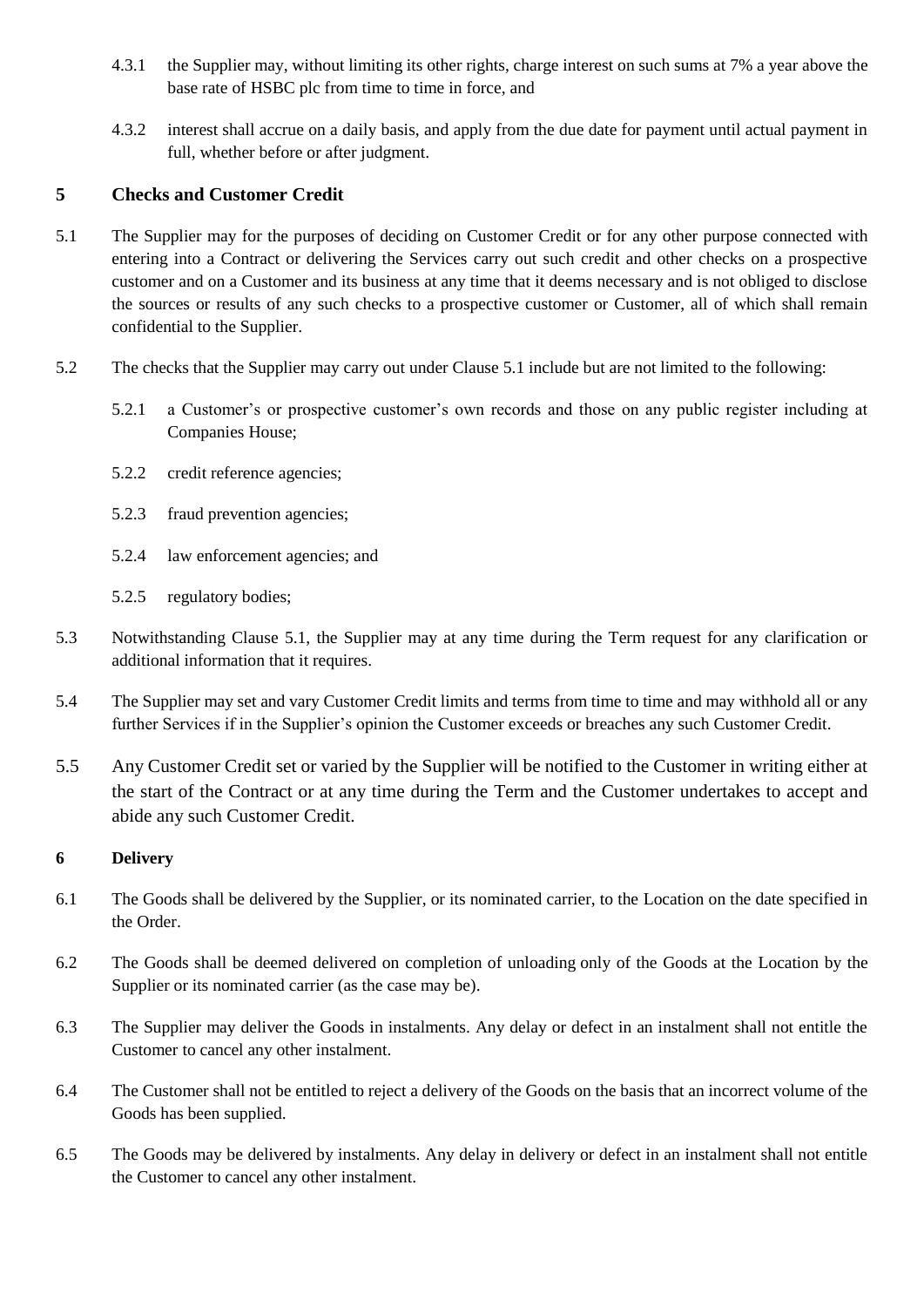- 6.6 Delivery of the Goods shall be accompanied by a delivery note stating:
	- 6.6.1 the date of the Order;
	- 6.6.2 the product numbers, type and quantity of the Goods in the consignment; and
	- 6.6.3 any special handling instructions.
- 6.7 Time of delivery is not of the essence. The Supplier shall use its reasonable endeavours to meet delivery dates but such dates are indicative only.
- 6.8 Unless the parties agree otherwise, packaging material is to be promptly returned to the Supplier at the Customer's expense.
- 6.9 The Supplier shall not be liable for any delay in or failure of delivery caused by:
	- 6.9.1 the Customer's failure to make the Location available;
	- 6.9.2 the Customer's failure to prepare the Location in accordance with the Supplier's instructions;
	- 6.9.3 the Customer's failure to provide the Supplier with adequate instructions for delivery and installation or otherwise relating to the Goods;
	- 6.9.4 Force Majeure.
- 6.10 If the Customer fails to accept delivery of the Goods the Supplier shall store and insure the Goods pending delivery, and the Customer shall pay all reasonable storage and insurance charges.
- 6.11 If five Business Days following the due date for delivery or collection of the Goods, the Customer has not taken delivery of or collected them, the Supplier may resell or otherwise dispose of the Goods without any obligation or liability to the Customer, except as provided for in clauses [6.11.1](#page-8-0) and [6.11.2.](#page-8-1) The Supplier shall:
	- 6.11.1 deduct all reasonable storage charges and costs of resale; and
	- 6.11.2 account to the Customer for any excess of the resale price over, or invoice the Customer for any shortfall of the resale price below, the Price paid by the Customer for the Goods.

## **7 Risk**

<span id="page-8-1"></span><span id="page-8-0"></span>Risk in the Goods shall pass to the Customer on delivery of the Goods.

#### **8 Title**

- 8.1 Title to the Goods shall pass to the Customer once the Supplier has received payment in full and cleared funds for the Goods.
- 8.2 Until title to the Goods has passed to the Customer, the Customer shall:
	- 8.2.1 hold the Goods as bailee for the Supplier;
	- 8.2.2 store the Goods separately from all other material in the Customer's possession;
	- 8.2.3 take all reasonable care of the Goods and keep them in the condition in which they were delivered;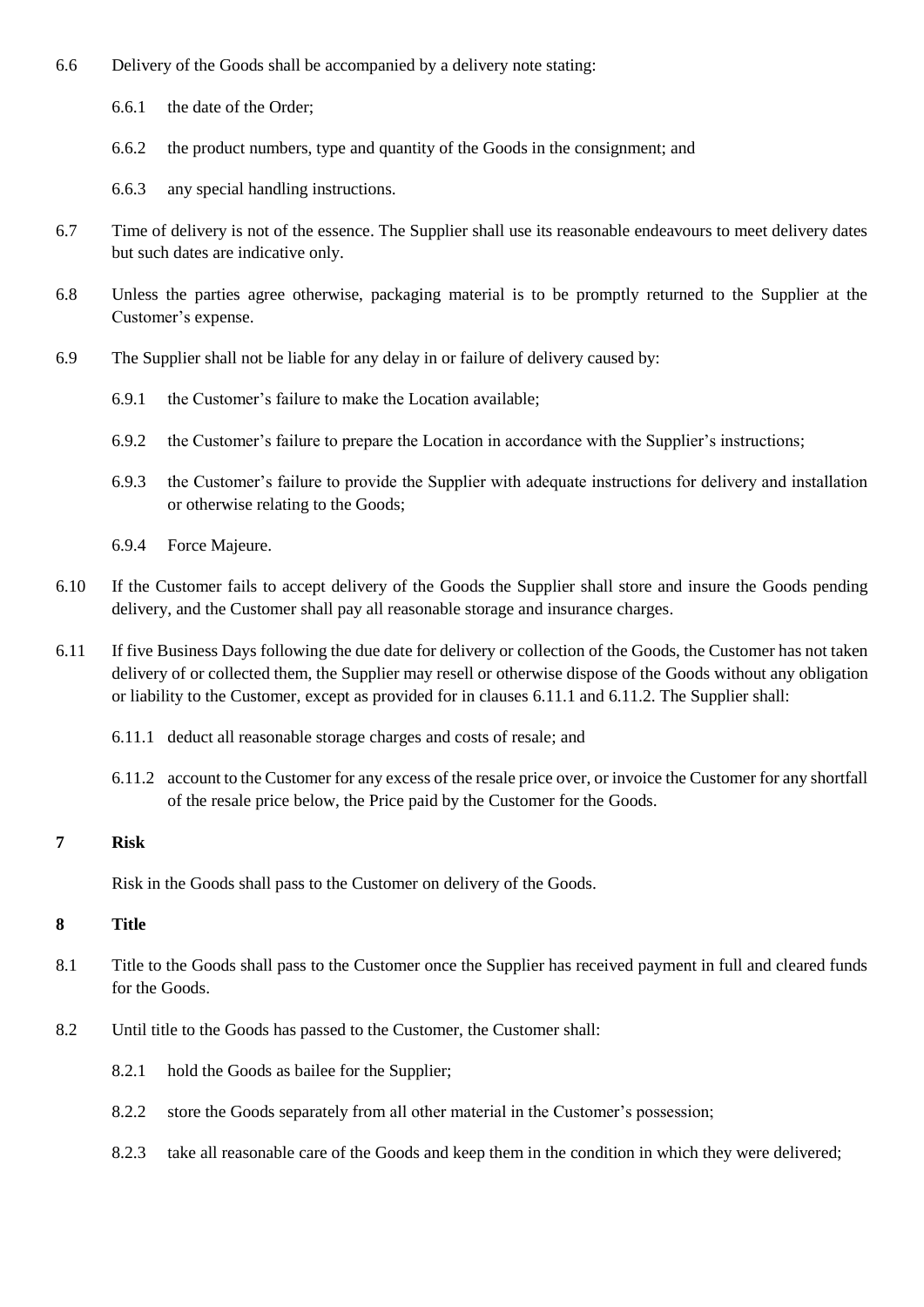- 8.2.4 insure the Goods from the date of delivery: (i) with a reputable insurer (ii) against all risks (iii) for an amount at least equal to their Price (iv) noting the Supplier's interest on the policy;
- 8.2.5 ensure that the Goods are clearly identifiable as belonging to the Supplier;
- 8.2.6 not remove or alter any mark on or packaging of the Goods;
- 8.2.7 inform the Supplier immediately if it becomes subject to any of the events or circumstances set out in clauses [16.1.1](#page-13-0) to [16.1.4](#page-13-1) or [16.2.1](#page-13-2) to 16.2.13; and
- 8.2.8 on reasonable notice permit the Supplier to inspect the Goods during the Customer's normal business hours and provide the Supplier with such information concerning the Goods as the Supplier may request from time to time.
- 8.3 If, at any time before title to the Goods has passed to the Customer, the Customer informs the Supplier, or the Supplier reasonably believes, that the Customer has or is likely to become subject to any of the events specified in clauses [16.1.1](#page-13-0) to [16.1.4](#page-13-1) or [16.2.1](#page-13-2) to 16.2.13, the Supplier may:
	- 8.3.1 require the Customer at the Customer's expense to re-deliver the Goods to the Supplier; and
	- 8.3.2 if the Customer fails to do so promptly, enter any premises where the Goods are stored and repossess them.

## <span id="page-9-1"></span><span id="page-9-0"></span>**9 Warranty**

- 9.1 The Supplier warrants that the Goods shall, for a period of three months from delivery (the **Warranty Period**):
	- 9.1.1 conform in all material respects to the Order and the Specification;
	- 9.1.2 be free from material defects in design, material and workmanship; and
	- 9.1.3 be of satisfactory quality within the meaning of the Sale of Goods Act 1979.
- 9.2 The Customer warrants that it has provided the Supplier in writing with all relevant, full and accurate information as to the Customer's business and needs.
- 9.3 As the Customer's sole and exclusive remedy, the Supplier shall, at its option, repair, replace, or refund the Price of any of the Goods that do not comply with clause [9.1,](#page-9-0) provided that the Customer:
	- 9.3.1 serves a written notice on Supplier:
		- (a) during the Warranty Period in the case of defects discoverable by a physical inspection; or
		- (b) in the case of latent defects, within one month from the date on which the Customer became aware (or should reasonably have become aware) of the defect;
	- 9.3.2 provides the Supplier with sufficient information as to the nature and extent of the defects and the uses to which the Goods had been put prior to the defect arising;
	- 9.3.3 gives the Supplier a reasonable opportunity to examine the defective Goods; and
	- 9.3.4 returns the defective Goods to the Supplier at the Customer's expense.
- 9.4 The provisions of these Conditions, including the warranties set out in clause [9.1,](#page-9-0) shall apply to any of the Goods that are repaired or replaced with effect from the date of delivery of the repaired or replaced Goods.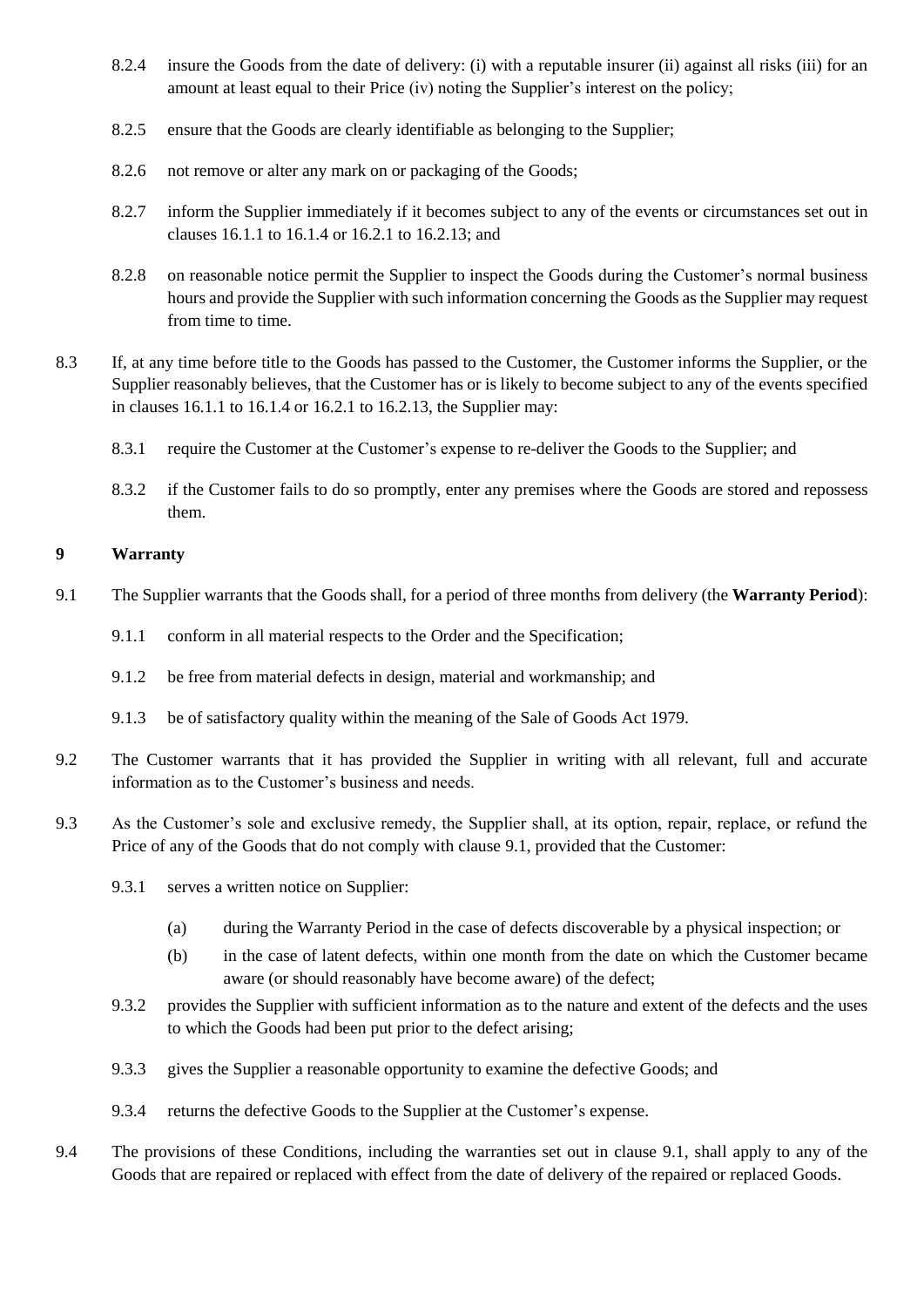- 9.5 The Supplier shall not be liable for any failure of the Goods to comply with clause [9.1:](#page-9-0)
	- 9.5.1 where such failure arises by reason of wear and tear, wilful damage, negligence, or could be expected to arise in the normal course of use of the Goods;
	- 9.5.2 to the extent caused by the Customer's failure to comply with the Supplier's instructions in relation to the Goods, including any instructions on installation, operation, storage or maintenance;
	- 9.5.3 to the extent caused by the Supplier following any specification, instruction or requirement of or given by the Customer in relation to the Goods;
	- 9.5.4 where the Customer modifies any Goods without the Supplier's prior written consent or, having received such consent, not in accordance with the Supplier's instructions; or
	- 9.5.5 where the Customer uses any of the Goods after notifying the Supplier that they do not comply with clause [9.1.](#page-9-0)
- 9.6 Except as set out in this clause [9:](#page-9-1)
	- 9.6.1 the Supplier gives no warranties and makes no representations in relation to the Goods; and
	- 9.6.2 shall have no liability for their failure to comply with the warranty in claus[e 9.1](#page-9-0)

<span id="page-10-0"></span>and all warranties and conditions (including the conditions implied by ss 13–15 of the Sale of Goods Act 1979), whether express or implied by statute, common law or otherwise are excluded to the extent permitted by law.

#### **10 Anti-bribery**

- 10.1 For the purposes of this clause [10](#page-10-0) the expressions '**adequate procedures**' and '**associated with**' shall be construed in accordance with the Bribery Act 2010 and legislation or guidance published under it.
- 10.2 Each party shall comply with applicable Bribery Laws including ensuring that it has in place adequate procedures to prevent bribery and use all reasonable endeavours to ensure that:
	- 10.2.1 all of its personnel;
	- 10.2.2 all others associated with it; and
	- 10.2.3 all of its subcontractors;

<span id="page-10-1"></span>involved in performing the Contract so comply.

- 10.3 Without limitation to clause [10.2,](#page-10-1) neither party shall make or receive any bribe (which term shall be construed in accordance with the Bribery Act 2010) or other improper payment or advantage or allow any such bribe or improper payment or advantage to be made or received on its behalf, either in the United Kingdom or elsewhere and shall implement and maintain adequate procedures to ensure that such bribes or improper payments or advantages are not made or received directly or indirectly on its behalf.
- 10.4 The Customer shall immediately notify the Supplier as soon as it becomes aware of a breach**[** or possible breach**]** by the Customer of any of the requirements in this clause [10.](#page-10-0)
- 10.5 Any breach of this clause [10](#page-10-0) by the Customer shall be deemed a material breach of the Contract that is not remediable and shall entitle the Supplier to immediately terminate the Contract by notice under clause [16.1.1.](#page-13-0)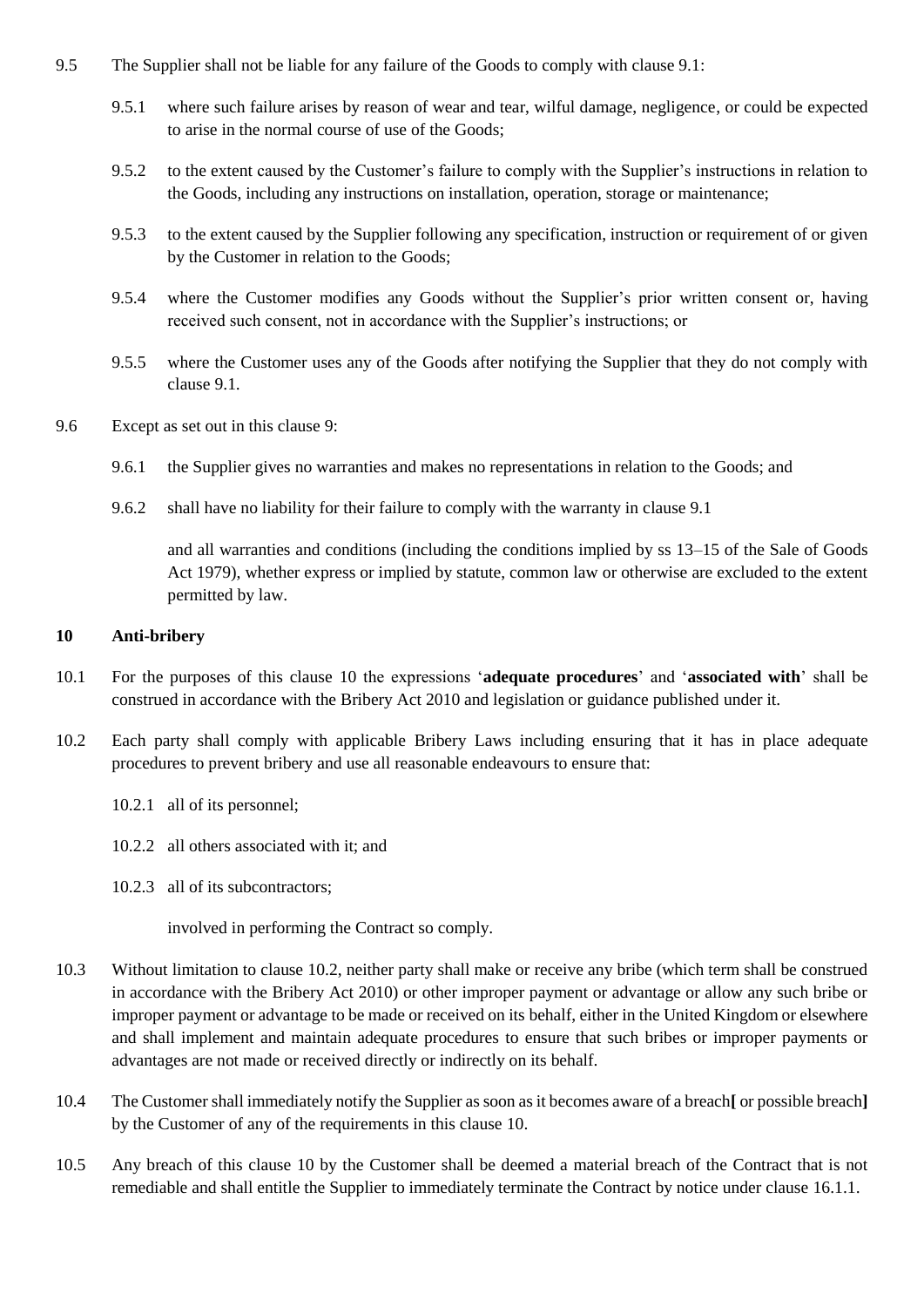## **11 Anti-slavery**

- 11.1 The Supplier shall comply with the Modern Slavery Act 2015 and the Modern Slavery Policy.
- <span id="page-11-0"></span>11.2 The Customer confirms and agrees that:
	- 11.2.1 neither the Customer nor any of its officers, employees, agents or subcontractors has:
		- (a) committed an offence under the Modern Slavery Act 2015 (an **MSA Offence**); or
		- (b) been notified that it is subject to an investigation relating to an alleged MSA Offence or prosecution under the Modern Slavery Act 2015; or
		- (c) is aware of any circumstances within its supply chain that could give rise to an investigation relating to an alleged MSA Offence or prosecution under the Modern Slavery Act 2015;
	- 11.2.2 it shall comply with the Modern Slavery Act 2015 and the Modern Slavery Policy;
	- 11.2.3 it has implemented due diligence procedures to ensure compliance with the Modern Slavery Act 2015 and the Modern Slavery Policy in its business and supply chain, and those of its officers, employees, agents or subcontractors, which will be made available to the Supplier on request at any time throughout the Contract.
- 11.3 The Customer shall notify the Supplier immediately in writing if it becomes aware or has reason to believe that it, or any of its officers, employees, agents or subcontractors have breached or potentially breached any of the Customer's obligations under clause [11.2.](#page-11-0) Such notice to set out full details of the circumstances concerning the breach or potential breach of the Customer's obligations.
- 11.4 Any breach of clause [11.2](#page-11-0) by the Customer shall be deemed a material breach of the Contract and shall entitle the Supplier to terminate the Contract with immediate effect.

## **12 Indemnity and insurance**

- 12.1 The Customer shall indemnify the Supplier from and against any losses, damages, liability, costs (including legal fees) and expenses which the Supplier may suffer or incur directly or indirectly from the Customer's breach of any of its obligations under the Contract.
- 12.2 The Customer shall have in place contracts of insurance with reputable insurers incorporated in the United Kingdom to cover its obligations under the Contract. On request, the Customer shall supply (so far as is reasonable) evidence of the maintenance of the insurance and all of its terms from time to time applicable.

## <span id="page-11-1"></span>**13 Limitation of liability**

- 13.1 The extent of the parties' liability under or in connection with the Contract (regardless of whether such liability arises in tort, contract or in any other way and whether or not caused by negligence or misrepresentation) shall be as set out in this clause [13.](#page-11-1)
- 13.2 Subject to clauses [13.5](#page-12-0) and [13.6,](#page-12-1) the Supplier's total liability shall not exceed the Price.
- 13.3 Subject to clauses [13.5](#page-12-0) and [13.6,](#page-12-1) the Supplier shall not be liable for consequential, indirect or special losses.
- 13.4 Subject to clauses [13.5](#page-12-0) and [13.6,](#page-12-1) the Supplier shall not be liable for any of the following (whether direct or indirect):

<span id="page-11-3"></span><span id="page-11-2"></span>13.4.1 loss of profit;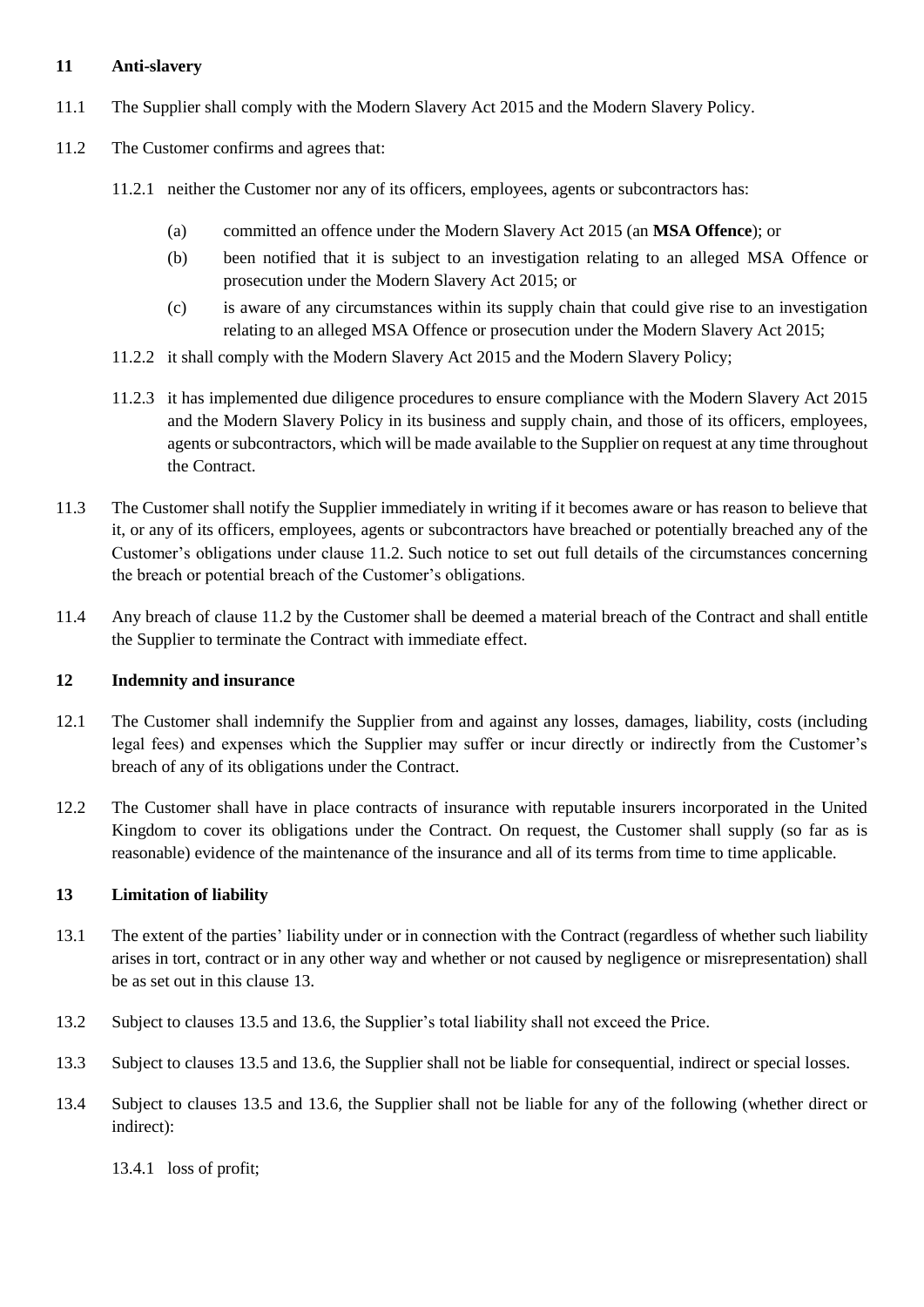13.4.2 loss of data;

- 13.4.3 loss of use;
- 13.4.4 loss of production;
- 13.4.5 loss of contract;
- 13.4.6 loss of opportunity;
- 13.4.7 loss of savings, discount or rebate (whether actual or anticipated);
- <span id="page-12-1"></span><span id="page-12-0"></span>13.4.8 harm to reputation or loss of goodwill.
- 13.5 The limitations of liability set out in clauses [13.2](#page-11-2) to [13.4](#page-11-3) shall not apply in respect of any indemnities given by the Customer under the Contract.
- 13.6 Notwithstanding any other provision of the Contract, the liability of the parties shall not be limited in any way in respect of the following:
	- 13.6.1 death or personal injury caused by negligence;
	- 13.6.2 fraud or fraudulent misrepresentation;
	- 13.6.3 any other losses which cannot be excluded or limited by Applicable Law;
	- 13.6.4 any losses caused by wilful misconduct.

#### <span id="page-12-2"></span>**14 Confidentiality and announcements**

- 14.1 The Customer shall keep confidential all Confidential Information of the Supplier and shall only use the same as required to perform the Contract. The provisions of this clause shall not apply to:
	- 14.1.1 any information which was in the public domain at the date of the Contract;
	- 14.1.2 any information which comes into the public domain subsequently other than as a consequence of any breach of the Contract or any related agreement;
	- 14.1.3 any information which is independently developed by the Customer without using information supplied by the Supplier; or
	- 14.1.4 any disclosure required by law or a regulatory authority or otherwise by the provisions of the Contract.
- 14.2 This clause [14](#page-12-2) shall remain in force for a period of three years from the date of the Contract.
- 14.3 The Customer shall not make any public announcement or disclose any information regarding the Contract, except to the extent required by law or regulatory authority.

### **15 Force majeure**

Neither party shall have any liability under or be deemed to be in breach of the Contract for any delays or failures in performance of the Contract which result from Force Majeure. The party subject to the Force Majeure event shall promptly notify the other party in writing when such the event causes a delay or failure in performance and when it ceases to do so. If the Force Majeure event continues for a continuous period of more than twenty-one days, either party may terminate the Contract by written notice to the other party.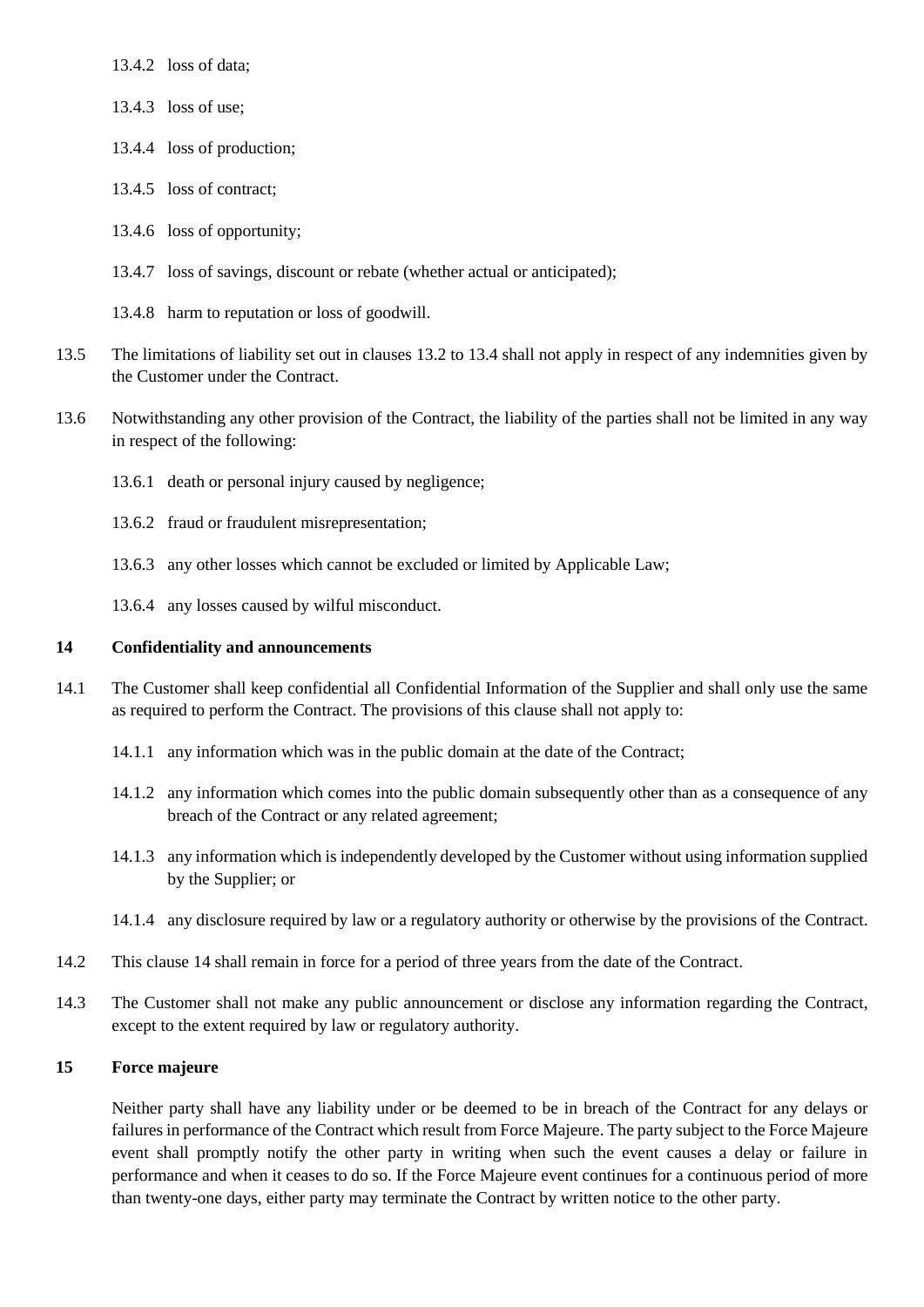#### <span id="page-13-3"></span>**16 Termination**

- <span id="page-13-0"></span>16.1 The Supplier may terminate the Contract at any time by giving notice in writing to the Customer if:
	- 16.1.1 the Customer commits a material breach of the Contract and such breach is not remediable;
	- 16.1.2 the Customer commits a material breach of the Contract which is not remedied within ten Business Days of receiving written notice of such breach;
	- 16.1.3 the Customer has failed to pay any amount due under the Contract on the due date and such amount remains unpaid ten days after the date that the Supplier has given notification to the Customer that the payment is overdue; or
	- 16.1.4 any consent, licence or authorisation held by the Customer is revoked or modified such that the Customer is no longer able to comply with its obligations under the Contract or receive any benefit to which it is entitled.
- <span id="page-13-2"></span><span id="page-13-1"></span>16.2 The Supplier may terminate the Contract at any time by giving notice in writing to the Customer if the Customer:
	- 16.2.1 stops carrying on all or a significant part of its business, or indicates in any way that it intends to do so;
	- 16.2.2 is unable to pay its debts either within the meaning of section 123 of the Insolvency Act 1986 or if the Supplier reasonably believes that to be the case;
	- 16.2.3 becomes the subject of a company voluntary arrangement under the Insolvency Act 1986;
	- 16.2.4 becomes subject to a moratorium under Part A1 of the Insolvency Act 1986;
	- 16.2.5 becomes subject to a restructuring plan under Part 26A of the Companies Act 2006;
	- 16.2.6 becomes subject to a scheme of arrangement under Part 26 of the Companies Act 2006;
	- 16.2.7 has a receiver, manager, administrator or administrative receiver appointed over all or any part of its undertaking, assets or income;
	- 16.2.8 has a resolution passed for its winding up;
	- 16.2.9 has a petition presented to any court for its winding up or an application is made for an administration order, or any winding-up or administration order is made against it;
	- 16.2.10 is subject to any procedure for the taking control of its goods that is not withdrawn or discharged within [*seven*] days of that procedure being commenced;
	- 16.2.11 has a freezing order made against it;
	- 16.2.12 is subject to any recovery or attempted recovery of items supplied to it by a supplier retaining title to those items;
	- 16.2.13 is subject to any events or circumstances analogous to those in clauses 16.2.1 to 16.2.12 in any jurisdiction;
- 16.3 The right of the Supplier to terminate the Contract pursuant to clause 16.2 shall not apply to the extent that the relevant procedure is entered into for the purpose of amalgamation, reconstruction or merger (where applicable) of the Customer where the amalgamated, reconstructed or merged entity agrees to adhere to the Contract.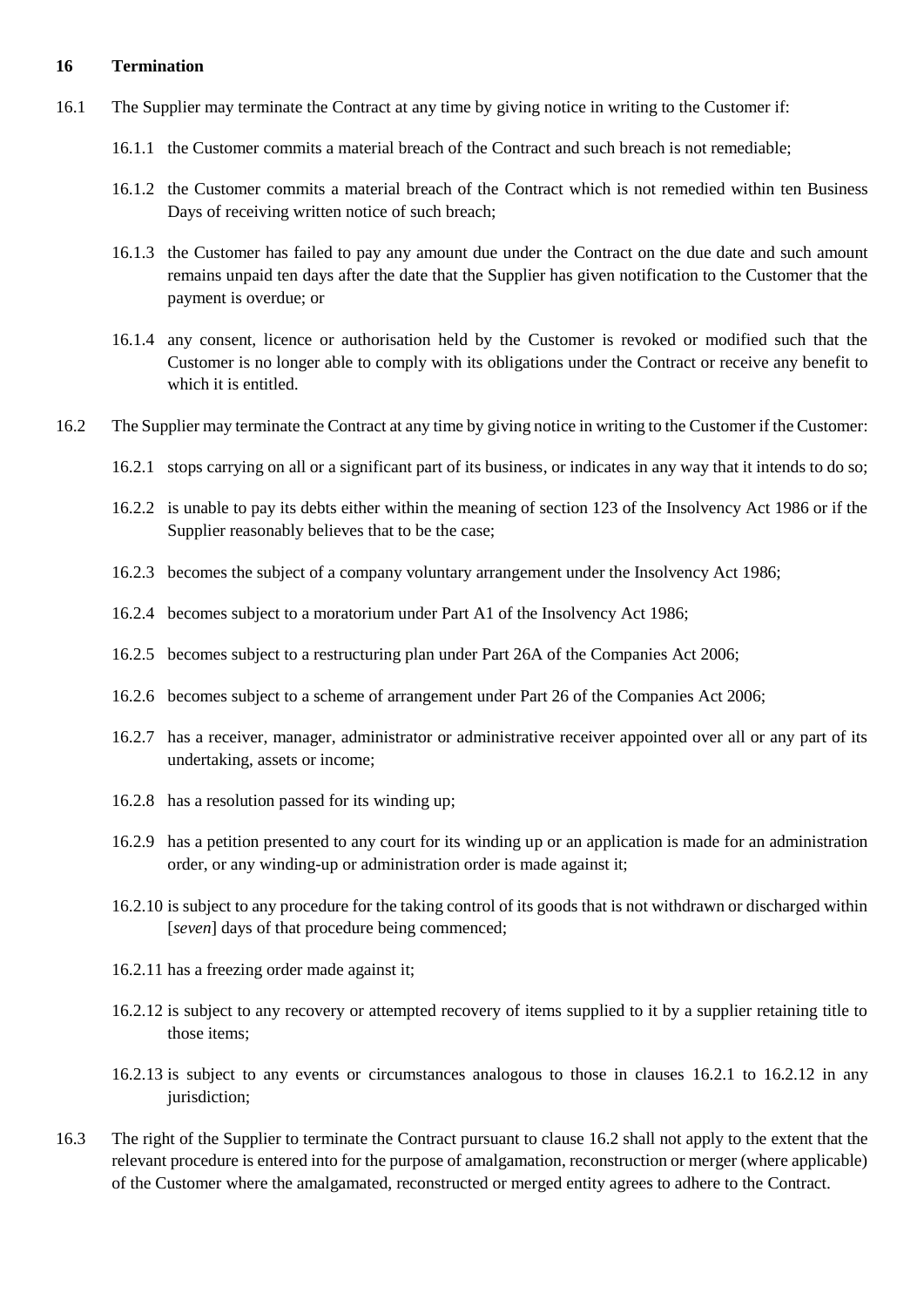- 16.4 If the Customer becomes aware that any event has occurred, or circumstances exist, which may entitle the Supplier to terminate the Contract under this clause [16,](#page-13-3) it shall immediately notify the Supplier in writing.
- 16.5 Termination or expiry of the Contract shall not affect any accrued rights and liabilities of the Supplier at any time up to the date of termination.

### **17 Notices**

- <span id="page-14-0"></span>17.1 Any notice or other communication given by a party under these Conditions shall:
	- 17.1.1 be in writing and in English;
	- 17.1.2 be signed by, or on behalf of, the party giving it (except for notices sent by email); and
	- 17.1.3 be sent to the relevant party at the address set out in the Contract.
- 17.2 Notices may be given, and are deemed received:
	- 17.2.1 by hand: on receipt of a signature at the time of delivery;
	- 17.2.2 by Royal Mail Recorded Signed For post: at 9.00 am on the second Business Day after posting; and
	- 17.2.3 by email on receipt of a delivery or read receipt email from the correct address.
- 17.3 Any change to the contact details of a party as set out in the Contract shall be notified to the other party in accordance with claus[e 17.1](#page-14-0) and shall be effective:
	- 17.3.1 on the date specified in the notice as being the date of such change; or
	- 17.3.2 if no date is so specified, ten Business Days after the notice is deemed to be received.
- 17.4 This clause 17 does not apply to notices given in legal proceedings or arbitration.

#### **18 Cumulative remedies**

The rights and remedies provided in the Contract for the Supplier only are cumulative and not exclusive of any rights and remedies provided by law.

#### **19 Time**

Unless stated otherwise, time is of the essence of any date or period specified in the Contract in relation to the Customer's obligations only.

## **20 Further assurance**

The Customer shall at the request of the Supplier, and at the Customer's own cost, do all acts and execute all documents which are necessary to give full effect to the Contract.

## **21 Entire agreement**

21.1 The parties agree that the Contract and any documents entered into pursuant to it constitutes the entire agreement between them and supersedes all previous agreements, understandings and arrangements between them, whether in writing or oral in respect of its subject matter.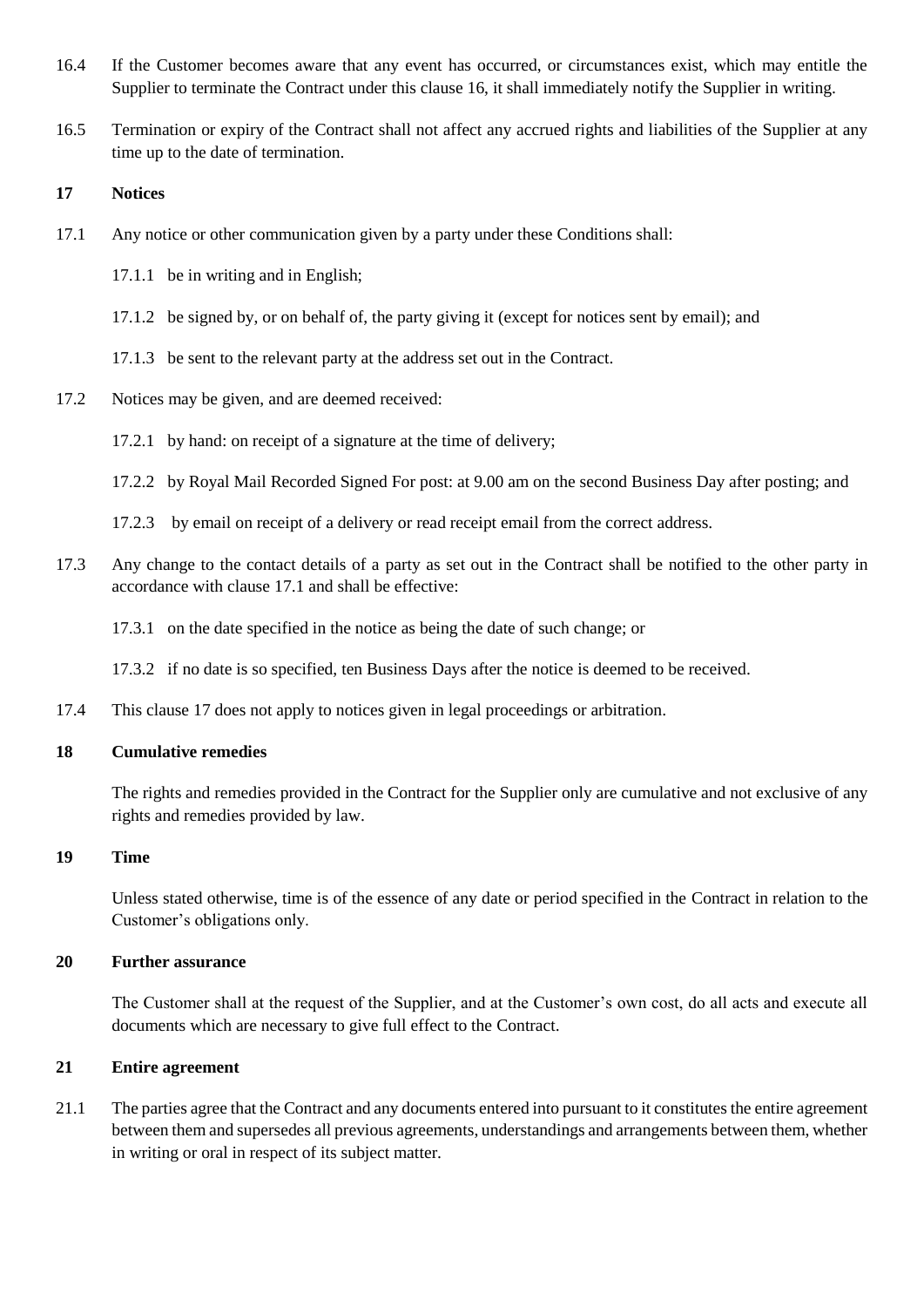- 21.2 Each party acknowledges that it has not entered into the Contract or any documents entered into pursuant to it in reliance on, and shall have no remedies in respect of, any representation or warranty that is not expressly set out in the Contract or any documents entered into pursuant to it. No party shall have any claim for innocent or negligent misrepresentation on the basis of any statement in the Contract.
- 21.3 Nothing in these Conditions purports to limit or exclude any liability for fraud.

## **22 Variation**

No variation of the Contract shall be valid or effective unless it is in writing, refers to the Contract and these Conditions and is duly signed or executed by, or on behalf of, each party.

## **23 Assignment**

- 23.1 The Customer may not assign, subcontract or encumber any right or obligation under the Contract, in whole or in part, without the Supplier's prior written consent.
- 23.2 Notwithstanding clause 23.1, the Customer may perform any of its obligations and exercise any of its rights granted under the Contract through any Affiliate provided that it gives the Supplier prior written notice of such subcontracting or assignment including the identity of the relevant Affiliate. The Customer acknowledges and agrees that any act or omission of its Affiliate in relation to the Customer's rights or obligations under the Contract shall be deemed to be an act or omission of the Customer itself.

## **24 Set-off**

- 24.1 The Supplier shall be entitled to set-off under the Contract any liability which it has or any sums which it owes to the Customer under the Contract or under any other contract which the Supplier has with the Customer.
- 24.2 The Customer shall pay all sums that it owes to the Supplier under the Contract without any set-off, counterclaim, deduction or withholding of any kind, save as may be required by law.

## **25 No partnership or agency**

The parties are independent persons and are not partners, principal and agent or employer and employee and the Contract does not establish any joint venture, trust, fiduciary or other relationship between them, other than the contractual relationship expressly provided for in it. None of the parties shall have, nor shall represent that they have, any authority to make any commitments on the other party's behalf.

## **26 Equitable relief**

The Customer recognises that any breach or threatened breach of the Contract may cause the Supplier irreparable harm for which damages may not be an adequate remedy. Accordingly, in addition to any other remedies and damages available to the Supplier, the Customer acknowledges and agrees that the Supplier is entitled to the remedies of specific performance, injunction and other equitable relief without proof of special damages.

## **27 Severance**

- 27.1 If any provision of the Contract (or part of any provision) is or becomes illegal, invalid or unenforceable, the legality, validity and enforceability of any other provision of the Contract shall not be affected.
- 27.2 If any provision of the Contract (or part of any provision) is or becomes illegal, invalid or unenforceable but would be legal, valid and enforceable if some part of it was deleted or modified, the provision or part-provision in question shall apply with the minimum such deletions or modifications as may be necessary to make the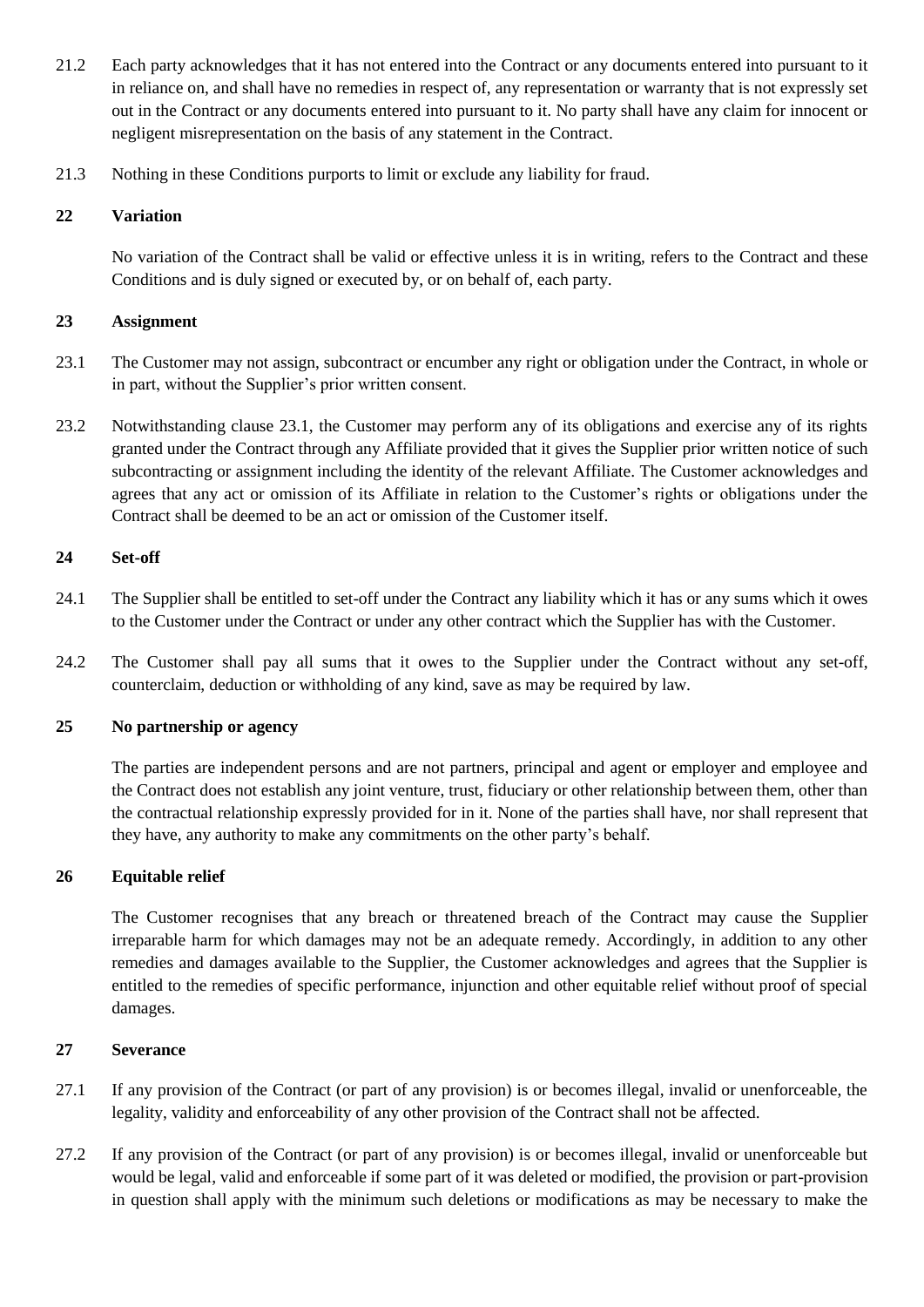provision legal, valid and enforceable. In the event of such deletion or modification, the parties shall negotiate in good faith in order to agree the terms of a mutually acceptable alternative provision.

### **28 Waiver**

- 28.1 No failure, delay or omission by the Supplier in exercising any right, power or remedy provided by law or under the Contract shall operate as a waiver of that right, power or remedy, nor shall it preclude or restrict any future exercise of that or any other right, power or remedy.
- 28.2 No single or partial exercise of any right, power or remedy provided by law or under the Contract by the Supplier shall prevent any future exercise of it or the exercise of any other right, power or remedy by the Supplier.
- 28.3 A waiver of any term, provision, condition or breach of the Contract by the Supplier shall only be effective if given in writing and signed by the Supplier, and then only in the instance and for the purpose for which it is given.

#### **29 Compliance with law**

The Customer shall comply with Applicable Law and shall maintain such licences, authorisations and all other approvals, permits and authorities as are required from time to time to perform its obligations under or in connection with the Contract.

#### **30 Conflicts within contract**

If there is a conflict between the terms contained in the Conditions and the terms of the Order, schedules, appendices or annexes to the Contract, the terms of the Conditions shall prevail to the extent of the conflict.

#### **31 Costs and expenses**

The Customer shall pay its own costs and expenses incurred in connection with the negotiation, preparation, signature and performance of the Contract (and any documents referred to in it).

#### **32 Third party rights**

- 32.1 Except as expressly provided for in clause 32.1, a person who is not a party to the Contract shall not have any rights under the Contracts (Rights of Third Parties) Act 1999 to enforce any of the provisions of the Contract.
- 32.2 Any Affiliate of the Supplier shall be entitled under the Contracts (Rights of Third Parties) Act 1999 to enforce any of the provisions of the Contract. The consent of any such Affiliate is not required in order to rescind or vary the Contract or any provision of it.

#### **33 Governing law**

The Contract and any dispute or claim arising out of, or in connection with, it, its subject matter or formation (including non-contractual disputes or claims) shall be governed by, and construed in accordance with, the laws of England and Wales.

#### **34 Jurisdiction**

The parties irrevocably agree that the courts of England and Wales shall have jurisdiction to settle any dispute or claim arising out of, or in connection with, the Contract, its subject matter or formation (including noncontractual disputes or claims).